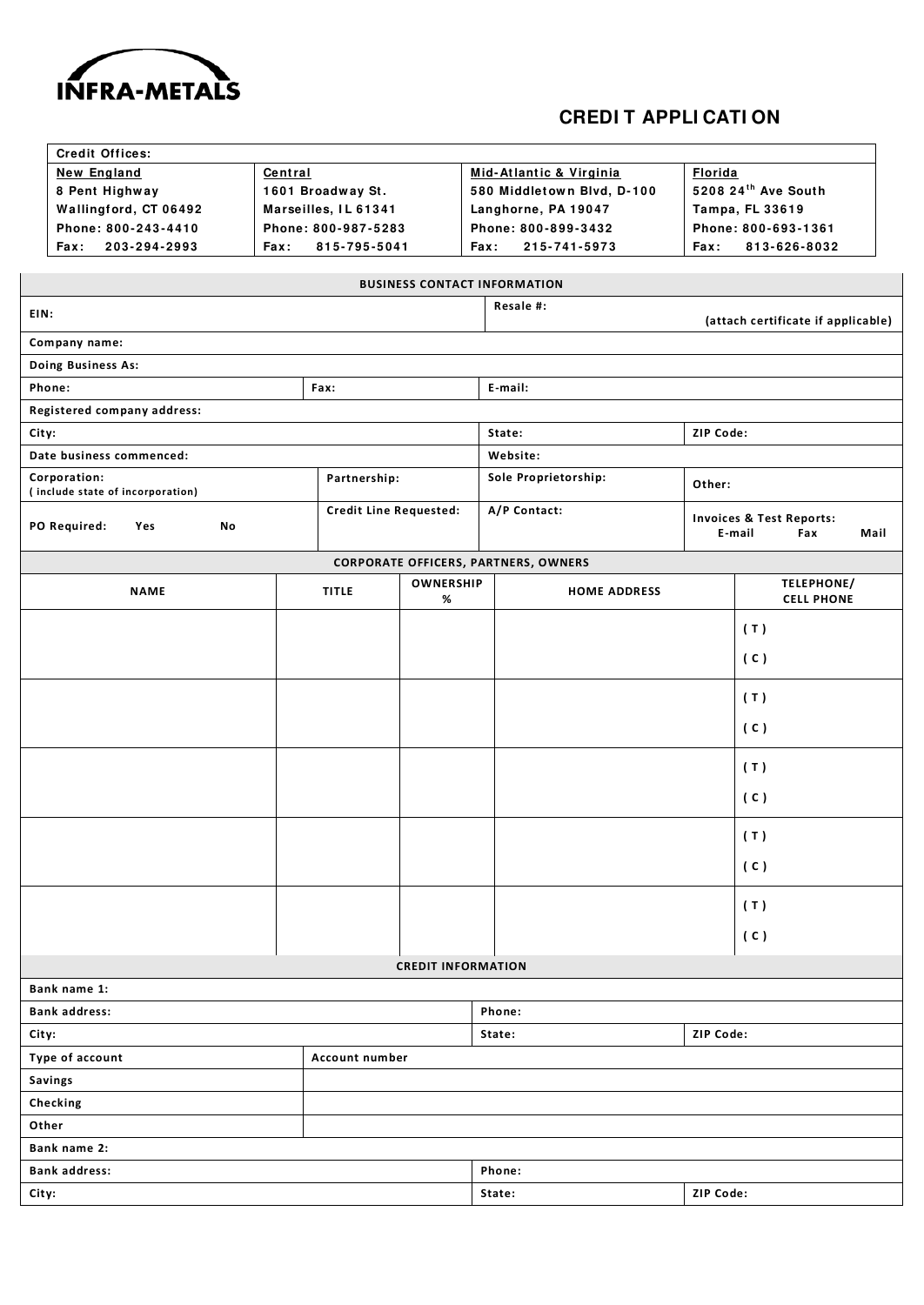

| Type of account  | Account number |                                                            |           |  |  |  |  |
|------------------|----------------|------------------------------------------------------------|-----------|--|--|--|--|
| Savings          |                |                                                            |           |  |  |  |  |
| Checking         |                |                                                            |           |  |  |  |  |
| Other            |                |                                                            |           |  |  |  |  |
|                  |                | BUSINESS/TRADE REFERENCES (AT LEAST 2 INDUSTRY REFERENCES) |           |  |  |  |  |
| Company name:    |                |                                                            |           |  |  |  |  |
| Address:         |                |                                                            |           |  |  |  |  |
| City:            |                | State:                                                     | ZIP Code: |  |  |  |  |
| Phone:           | Fax:           | E-mail:                                                    |           |  |  |  |  |
| Type of account: |                |                                                            |           |  |  |  |  |
| Company name:    |                |                                                            |           |  |  |  |  |
| Address:         |                |                                                            |           |  |  |  |  |
| City:            |                | State:                                                     | ZIP Code: |  |  |  |  |
| Phone:           | Fax:           | E-mail:                                                    |           |  |  |  |  |
| Type of account: |                |                                                            |           |  |  |  |  |
| Company name:    |                |                                                            |           |  |  |  |  |
| Address:         |                |                                                            |           |  |  |  |  |
| City:            |                | State:                                                     | ZIP Code: |  |  |  |  |
| Phone:           | Fax:           | E-mail:                                                    |           |  |  |  |  |
| Type of account: |                |                                                            |           |  |  |  |  |
|                  |                |                                                            |           |  |  |  |  |

## **TERMS AND CONDITIONS**

- 1. **Terms.** These terms and conditions set forth on any invoice or other document to which these Terms and Conditions apply (collectively "Terms") supersede any contrary provisions presented in writing or otherwise by any buyer ("Buyer"), and the terms may not be changed other than a writing signed by an authorized representative of Infra-Metals Co (Infra). To the extent that the Terms constitute or relate to an acceptance by Infra of an offer by Buyer, the acceptance is expressly conditioned on Buyer's assent to provisions in the terms which are additional or different to those presented to Buyer. To the extent that any portion of the Terms constitutes or relates to an offer, acceptance of the offer is expressly limited to the terms of the offer.
- 2. **Price and Payment.** Except as otherwise expressly provided in the Terms, prices are subject to change at any time without notice and are payable in full net 30 days after invoice. All price and payment terms are subject to credit approval by Infra. Buyer shall pay to Infra a late charge on all past due amounts at the higher of the rate of 1% per month or the highest rate under applicable law and shall in addition pay Infra all costs, including but not limited to, lien and bond flings costs and reasonable attorneys' fees incurred in collecting past due amounts.
- 3. **Delivery, Acceptance and Force Majeure.** Infra will use all reasonable efforts to meet delivery and shipping dates in the Terms, but such dates constitute good faith estimates only, and Infra will not be responsible for failure to meet any specific date so long as it acts in good faith. All claims for defects, errors or shortages with respect to delivered goods must be given in writing by Buyer to Infra within 7 (seven) days after delivery and, in absence of such notice, all goods shall be deemed accepted and in conformance with all applicable requirements for the goods. Infra will not be responsible for delays for reasons beyond the period of the delay.
- 4. **Warranties.**
	- A. Except as limited by the provisions of the terms, Infra warrants that goods covered by the Terms will conform to the description in the Terms and at the time of delivery, will be free from material defects of workmanship or materials. Infra's sole responsibility under this warranty shall be, at its own expense, to repair and replace any goods which do not conform to the warranty if Infra receives notice of the defect within the time provided in Paragraph 3 before the goods were accepted. The warranty shall not apply to any claimed defect caused by the negligence or intentional misuse of Buyer or any party acting for or on behalf of Buyer.
	- B. EXCEPT AS EXPRESSLY PROVIDED IN SUBPARAGRAPH A, INFRA DOES NOT MAKE AND DISCLAIMS EXPRESS OR IMPLIED REPRESENTATIONS OR WARRANTIES OF ANY KIND WITH RESPECT TO THE GOODS COVERED BY THE TERMS, INCLUDING WITHOUT LIMITATION THE IMPLIED WARRANTIES OF MERCHANTABILITY AND FITNESS FOR A PARTICULAR PURPOSE
- 5. **Limitations of Remedy.** Buyer's sole and exclusive remedy for any matter or claim relating to the goods covered by the Terms whether in contract, tort (including negligence) or otherwise shall be repair or replacement of the goods in accordance with the warranty provisions of Paragraph 4, subject to the limitations therein. IN NO EVENT WILL INFRA BE LIABLE FOR INCIDENTIAL OR CONSEQUENTIAL DAMAGES OF ANY KIND, EVEN IF INFRA WAS ADVISED OR AWARE OF THE POSSIBILITY OF SUCH DAMAGES.